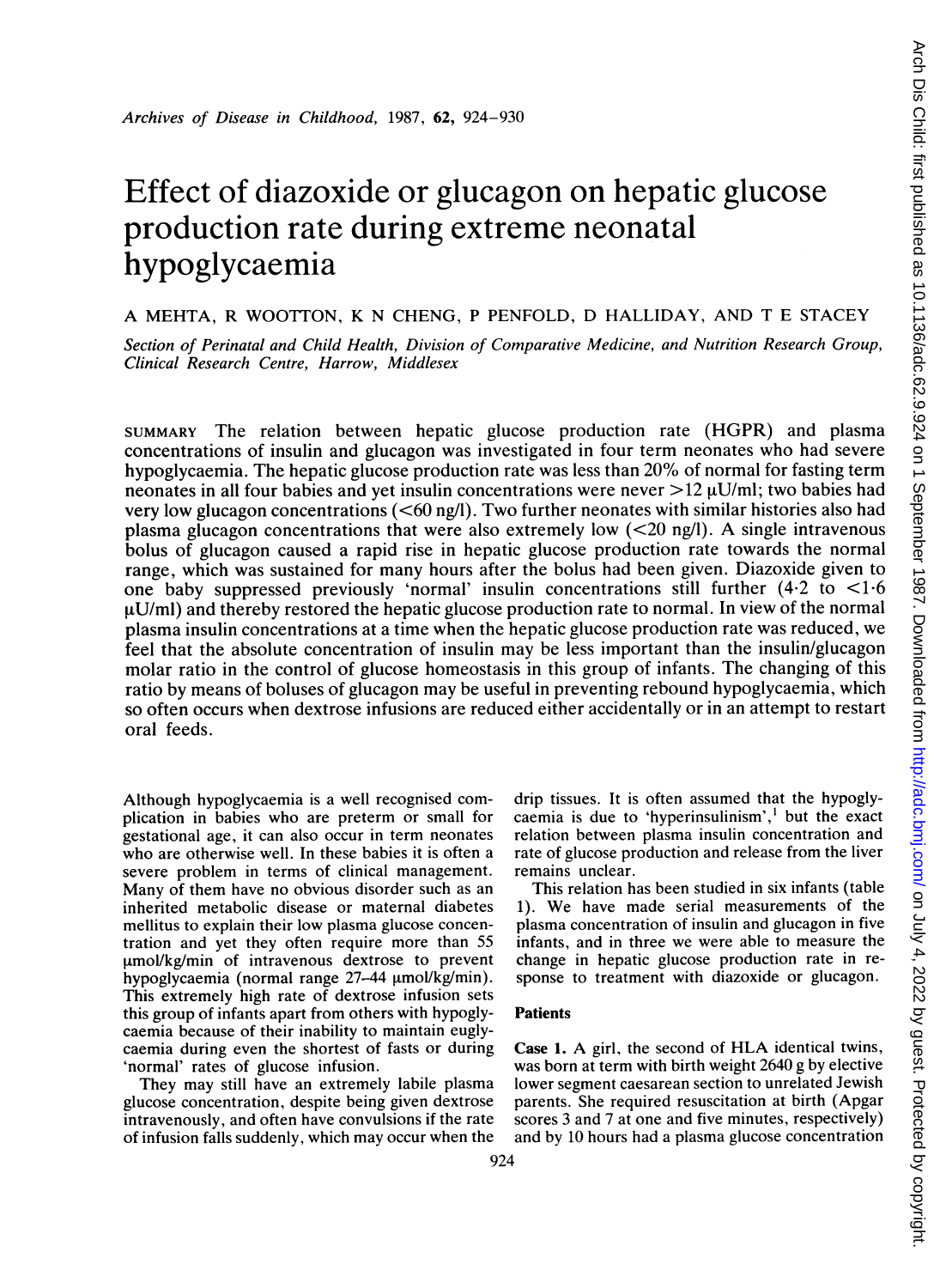| Effect of diazoxide or glucagon on hepatic glucose production rate during extreme neonatal hypoglycaemia 925 |  |  |
|--------------------------------------------------------------------------------------------------------------|--|--|
|--------------------------------------------------------------------------------------------------------------|--|--|

| Case<br>No | Birth | At diagnosis<br>weight |          | <b>Highest</b><br>observed                  | <b>Glucose</b><br>concentration | Pretreatment<br>glucagon | <b>Treatment</b>        |
|------------|-------|------------------------|----------|---------------------------------------------|---------------------------------|--------------------------|-------------------------|
|            |       | (g)                    | Age(h)   | <b>Glucose</b><br>concentration<br>(mmol/l) | insulin<br>concentration        | at this<br>time          | concentration<br>(ng/l) |
|            | 2640  | 10                     | $\Omega$ | $11-8$                                      | 2.4                             | _                        | Diazoxide               |
| 2          | 3000  | 50                     | 0.6      | 10                                          | $0 - 6$                         | < 60                     | Glucagon                |
|            | 2600  | 12                     |          | 10                                          |                                 | $\sim$                   | Glucagon                |
| 4          | 3200  | 46                     | 0.2      | $90*$                                       | 2·5                             | < 60                     | Glucagon                |
| 5          | 2100  | 12                     | 0        |                                             |                                 | $20$                     | Glucagon                |
| 6          | 3900  |                        | $0-1$    |                                             | 2.6                             | $20$                     | Glucagon                |

Table 1 Clinical data on the study group

\*This baby had received boluses of 20% dextrose before the sample was tatken.

of <sup>1</sup> mmol/l, which failed to rise above 3 mmol/l over the next six days, even though she was given up to 83 umol/kg/min of intravenous dextrose. Glucose turnover measurements were made on day 6 and again after five days of treatment with oral diazoxide (10 mg three times <sup>a</sup> day). The first twin did not become hypoglycaemic at any stage.

Case 2. An Asian boy was born at term with birth weight 3000 g by elective lower segment caesarean section for breech presentation after an unremarkable pregnancy. Severe maternal bleeding occurred at delivery and he required resuscitation (Apgar scores 5 and 9 at one and five minutes, respectively). He fed poorly for the first two days and had <sup>a</sup> grand mal convulsion at 50 hours, at which time his plasma glucose concentration was 0-6 mmol/l. This failed to rise above 2 mmol/l, even though he was given up to 83 umol/kg/min of intravenous dextrose for the next 24 hours. There was no evidence of sepsis and he was treated with phenobarbitone for the convulsions. Glucose turnover studies were performed during treatment with  $200 \mu g/kg$  of intravenous glucagon on the third day of life.

Case 3. A boy was born at term with birth weight 2560 g by vertex vaginal delivery after induction of labour because of maternal hypertension and proteinuria. He became tachypnoeic and hypothermic at 12 hours, with a plasma glucose concentration of <sup>1</sup> mmol/l, which failed to rise above 2 mmol/l over the next 48 hours, despite administration of 55  $\mu$ mol/kg/ min of intravenous dextrose. After this his plasma glucose concentration fell to  $1.1$  mmol/l and he was given a bolus of  $0.3 \mu g/kg$  of glucagon intravenously after which the plasma glucose concentration rose to 6 mmol/l within 30 minutes and remained above 2-5 mmol/l for the next nine hours. A second bolus of glucagon was necessary when the plasma glucose concentration fell once again, and a glucose turnover study was carried out during this period.

Case 4. A girl born by vertex vaginal delivery at <sup>42</sup> weeks' gestation with a birth weight of 3220 g presented with convulsions secondary to hypoglycaemia at 46 hours. Her plasma glucose concentration rose to 2 mmol/l after administration of 38-8 umol/kg/min of intravenous dextrose but was noted to be extremely labile. In addition, she required repeated 2 ml boluses of 20% intravenous dextrose in an attempt to correct the hypoglycaemia. Phenytoin was administered when further convulsions occurred during these episodes of hypoglycaemia (see later). The first sustained rise of plasma glucose concentration to 3 mmol/l was observed after treatment with a  $200 \mu g/kg$  bolus of intravenous glucagon. One further episode of hypoglycaemia occurred 48 hours later and the baby was established on full oral feeds by day 10. Plasma glucagon and insulin concentrations were measured during the study.

Cases 5 and 6. Case 5 was the sister of case 3 and was born one year later. In view of the history of her brother, her blood glucose concentration was measured after birth and found to be 0 mmol/l. She was treated with glucagon and made an uneventful recovery.

Case 6 had a clinical history that was similar to cases 1-4. Plasma insulin and glucagon concentrations were measured during treatment with glucagon.

## Methods

All blood samples were collected from heparinised intravenous cannulae and placed on ice in prechilled fluoride tubes for the glucose and insulin assays. Tubes containing edetic acid and 1000 KIU of aprotinin were used for the glucagon assays. The plasma was separated by centrifugation at 4°C and frozen within 20 minutes of collection. The samples were thawed only once and kept on ice during the assays. The total volume of plasma required for the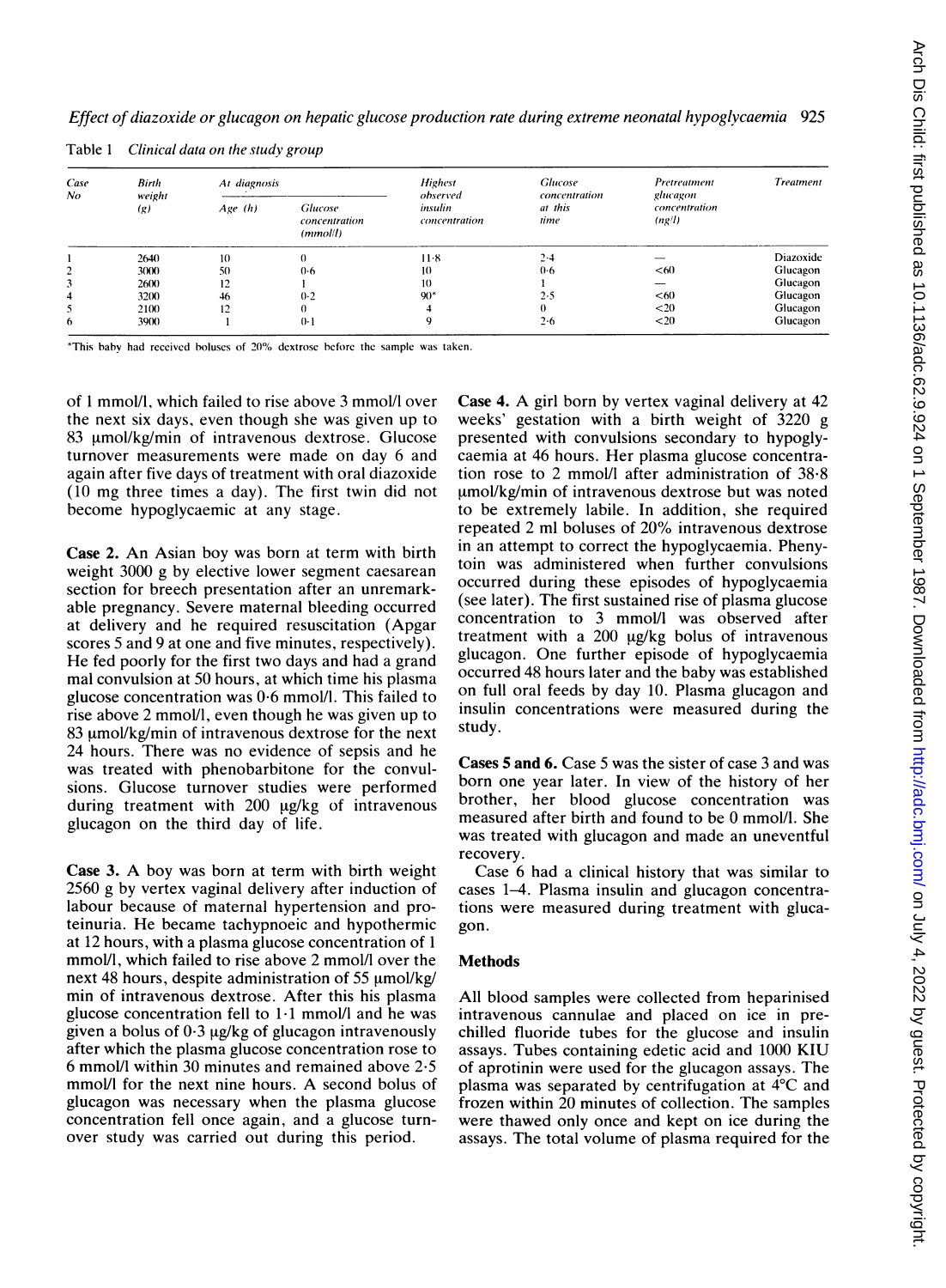insulin, glucagon, and tracer/total glucose assays was 250 µl.

Total glucose concentrations in the plasma, tracer infusate, and dextrose solutions were measured using a commercially available glucose oxidase spectrophotometric assay (Boehringer-Mannheim) and an Analox LM3 analyser (Analox Instruments). The calibration curve for the glucose oxidase assay was constructed using gravimetric standards (0.5-0-9 mmol/l). A regression analysis showed that differences of 0-4 mmol/l could be measured with a standard error of 0-1 mmol/l. The accuracy of the Analox Analyser was improved by modifying the output to display the glucose concentration to the second decimal place and recalibrating the machine every 10 samples. As an additional check recalibration was carried out if calibration standards (which were inserted every fifth sample) differed by more than 2% from the expected value. All samples were measured at least in duplicate and the standards used were of appropriate composition for the sample being assayed-that is, plasma based standards for plasma samples.

The turnover of glucose was measured using 6,6-dideuteroglucose, which is a non-recycling glucose molecule that is labelled with a stable isotope of hydrogen. It was administered intravenously with a prime dose (30 mg/kg) followed by a continuous infusion at a rate that was small compared with the dextrose administration rate  $(0.94 \mu m$ ol/kg/min and  $55-83$   $\mu$ mol/kg/min, respectively).

A two hour distribution period was allowed after the priming dose to ensure a steady rate of tracer enrichment within the total glucose pool before any samples were taken. The enrichment of tracer in the plasma samples and the labelled infusates were measured using <sup>a</sup> Finnigan MAT <sup>4000</sup> combined gas chromatograph and mass spectrometer. The  $\alpha$ -Dglucofuranose cyclic 1,2:3,5 bis(butylboronate)-6 acetate derivative was prepared for gas chromatography<sup>2</sup> and the  $[M-57]$ <sup>+</sup> ions (m/Z 297 and 299 for the unlabelled and labelled derivatives, respectively) were analysed in selected ion monitoring mode on the mass spectrometer using electron impact at 70 eV.

Glucagon concentration was measured using a radioimmunoassay (Novo Research Institute) with  $125$ I labelled pork glucagon and a rabbit anti-pork glucagon serum K5563. This antibody is specific for pancreatic glucagon. The results for the plasma glucagon concentrations that were at the lower end of the range of our assay are expressed as  $<60$  ng/l or <20 ng/l (depending on the volume of plasma available). Only concentrations above these limits could be reliably distinguished from zero.

Insulin concentration was determined by a double antibody radioimmunoassay<sup>3</sup> with a coefficient variation of 6-5%. The assay was modified by doubling the number of points on the standard curve and increasing the incubation time to improve its accuracy at low concentrations of insulin. This assay could reliably distinguish insulin concentrations of  $>1.2 \mu$ U/ml from zero. All samples for insulin and glucagon were assayed at least in duplicate.

#### Calculations of glucose turnover rates.

#### Case I

The calculations are based on standard tracer kinetics. The rate of glucose entering the total glucose pool has two inputs, the dextrose infusion rate (Ri) and an unknown endogenous hepatic production rate (Rh). The tracer is infused at a known rate (Rt\*). In the steady state the pool size is constant and the total glucose appearance rate (Ra) is equal to the sum of Ri and Rh. Ra is also equal to the disappearance rate of glucose (Rd).

$$
Ri + Rh = Ra \qquad (1)
$$
  
= Rd

Ra can be calculated from the steady state tracer equation<sup>4</sup> shown below.

$$
RA = \left\lceil \frac{\text{Tracer instance enrichment}}{\text{Plasma enrichment}} - 1 \right\rceil Rt^*
$$

As Ri is known Rh can be calculated from equation 1.

This equation was used in experiments both before and after administration of diazoxide in case 1.

#### Cases 2 and 3

This steady state tracer equation could not be used to calculate Ra in these babies because the plasma glucose concentrations were not constant. Steele's method for measuring glucose turnover in the non-

Table 2 Results in case <sup>1</sup> of glucose turnover studies before and after treatment with diazoxide

|                                 | Mean (SEM) plasma<br>glucose concentration<br>(mmol/l) | Mean (SEM) plasma<br><i>insulin concentration</i><br>(uU/ml) | Infusion rate of<br>intravenous dextrose<br>(umol/kg/min) | Hepatic glucose<br>production<br>(umol/kg/min) |
|---------------------------------|--------------------------------------------------------|--------------------------------------------------------------|-----------------------------------------------------------|------------------------------------------------|
| Experiment 1 (before diazoxide) | $2.63$ (0.01) (n=14)                                   | $4.2$ (0.2) (n=5)                                            | 59                                                        |                                                |
| Experiment 2 (diazoxide study)  | $6.41$ (0.02) (n=9)                                    | 1.2                                                          | 7-6                                                       | 29                                             |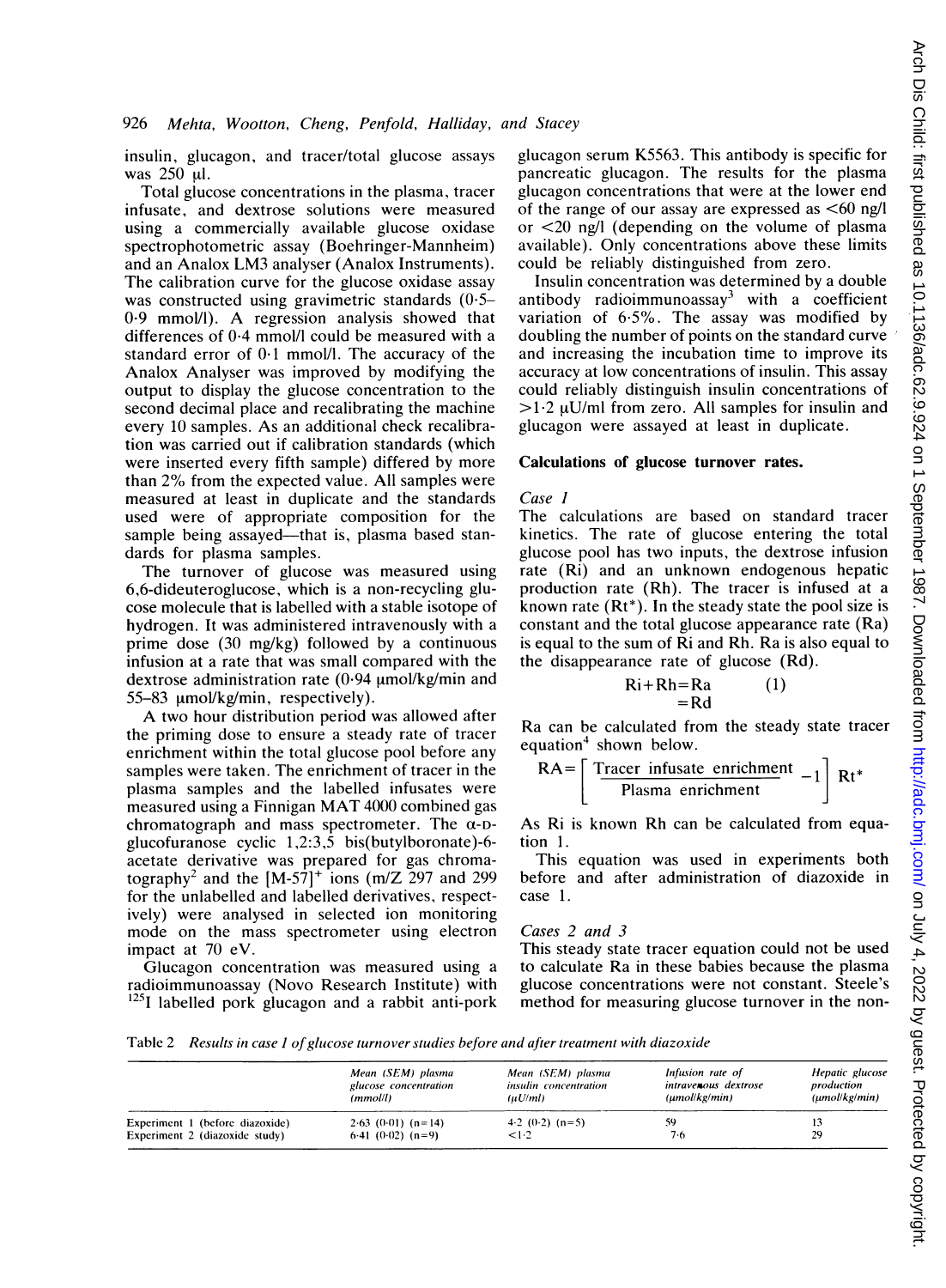Effect of diazoxide or glucagon on hepatic glucose production rate during extreme neonatal hypoglycaemia 927

steady state was employed instead.<sup>5</sup> This method is a one compartment approximation of the total glucose pool and requires prior knowledge of the 'pool fraction', a multiplier that is applied to the true volume of distribution of glucose and takes a value between 0 and 1. Animal experiments indicate that the optimum value of the pool fraction is  $0.65<sup>6</sup>$ . The computations were performed on <sup>a</sup> DEC20 mainframe computer using an interactive tracer analysis programme specifically designed by one of us for this task.<sup>7</sup> Equation 1 was then used again to calculate Rh.

The observed data were smoothed by least squares using low order spline functions.<sup>7</sup> The degree of smoothing was such that the average departure of the fitted curve from the observed points was less than the estimated accuracy of the observations themselves.

## **Results**

Case 1. (Table 2.) Before treatment with diazoxide the hepatic glucose production rate was  $13 \mu$ mol/kg/ minute; the normal range for fasting term neonates is  $27-44$  umol/kg/minute.<sup>8</sup> This had increased to 28  $\mu$ mol/kg/minute after treatment. The mean (SEM) insulin concentrations before and after treatment were  $4.2 (0.2) \mu U/ml$  (n=5) and less than  $1.2 \mu U/ml$ , respectively. The highest observed insulin concentration was  $11.8 \text{ }\mu\text{U/ml}$ , and this sample was taken at a time when the baby was receiving intravenous dextrose and the glucose concentration was 2-4 mmol/l.

# Cases 2 and 3

The plasma insulin concentrations were only 10  $\mu$ U/ml in both babies when the dextrose infusion rate was transiently decreased in an attempt to reduce the plasma glucose concentration to below 2 mmol/l. Figures <sup>1</sup> and 2 show that the rate of hepatic glucose production was negligible in both these patients before treatment with intravenous glucagon. This is clearly shown by nearly identical results for total glucose appearance rate as measured by tracer (Ri+Rh) and the known dextrose infusion rate (Ri). Ri is indicated by the dotted line in Figures l(c) and 2(c) and the rise in hepatic glucose production after glucagon is shown by the divergence of total glucose appearance rate (solid line) and the constant dextrose infusion rate.

This improvement in HGPR was sustained for the rest of the natural history in case 2 as is clearly shown by the ranges of blood glucose in the hours before and after administration of glucagon  $(0.2-4.3)$ mmol/l and 4-2-9-8 mmel/l, respectively). Case 3



Fig. <sup>1</sup> Results of non-steady state glucose turnover experiments in case  $2.$  (a) Effect of glucagon on plasma glucose; (b) effect of glucagon on tracer enrichment; and  $(c)$  change in total glucose appearance rate  $(Ra$ —see text) with glucagon. The dotted lines in (c) represent the rate of intravenous dextrose administration. The difference between the dotted and solid lines is the net hepatic glucose production rate. Each arrow marks the time at which glucagon bolus was administered intravenously. The plasma insulin concentrations were all  $\leq 6$   $\mu$ U/ml in the first 100 minutes and  $\langle 12 \mu U/m$ l after treatment.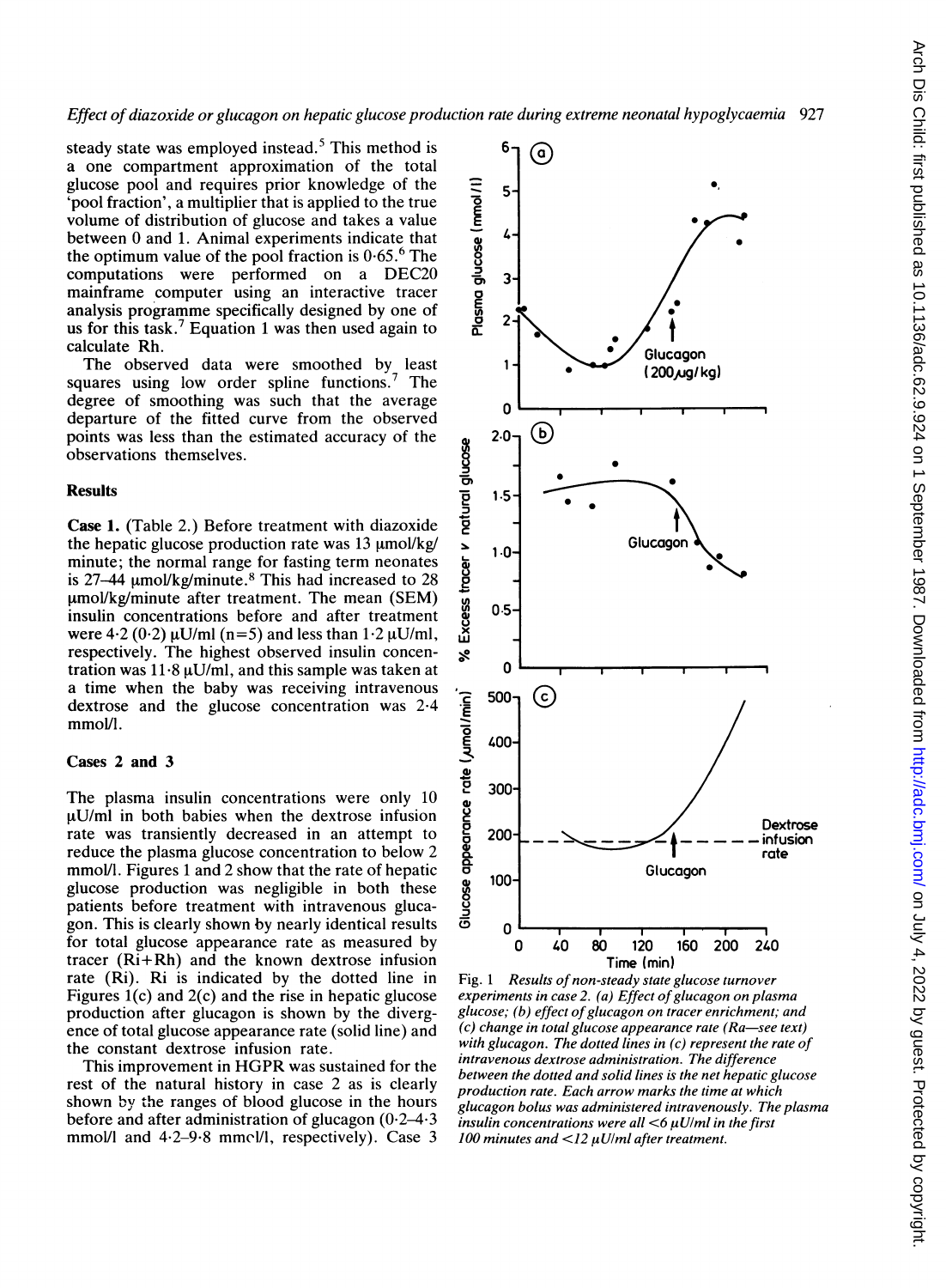

Fig. 2 Results of non-steady state glucose turnover experiments in case 3 (see legend to Fig. I for details).

showed a similar improvement for nine hours after receiving a smaller, more 'physiological' dose of glucagon (1.5% of that given to case 2). The ranges for the pretreatment and post-treatment insulin concentrations were 4-6 and  $10-12 \mu U/ml$ , respectively, for both babies. These 'normal' concentrations before treatment were observed at a time when

the hepatic glucose production rate was zero. The plasma glucagon concentration in case 3 before treatment with glucagon was  $\leq 60$  ng/l.

## **Discussion**

Previous workers have measured the hepatic glucose production rate in clinically stable neonates who did not have severe hypoglycaemia at term. $8-10$  These infants either had normal intravenous dextrose requirements or were able to tolerate short periods of fasting. Kalhan showed a reduction in hepatic glucose production rate in infants of mothers with gestational diabetes, $^{10}$  but this complication was not present during pregnancy in any of our babies.

The hepatic glucose production rate was low before treatment in all the babies studied here. This was accompanied by a raised glucose disappearance rate  $(Ri+Rh)$ , and vet in cases 1, 2, and 3 the insulin concentrations were never in the accepted range for hyperinsulinism.<sup>11-12</sup>

The glucagon concentrations were lower than expected for term neonates<sup>13</sup> and may have facilitated excessive insulin activity, despite <sup>a</sup> low absolute concentration. It is well recognised that it is the molar ratio of glucagon/insulin that is of vital importance in determining the balance of production and consumption of glucose.<sup>14</sup> This argument is also supported by the restoration of hepatic glucose production rate associated with further suppression of a 'normal' insulin concentration using diazoxide in case 1.

The response to a single bolus of glucagon is also interesting because of its sustained effect. Case 2 required only a single bolus  $(200 \mu g/kg)$  and case 3, who had a much lower dose  $(3 \mu g/kg)$ , maintained his plasma glucose concentration in the normal range for nine hours. This persistent action may perhaps be explained by the observation that phosphoenolpyruvate carboxykinase (PEPCK) activity, which is essential for gluconeogenesis, is strongly induced by a high glucagon/insulin molar ratio.<sup>15</sup> This ratio is low during fetal life, and postnatal induction of PEPCK occurs in response to the surge of glucagon secretion, which normally occurs after birth.<sup>13</sup>

A previous study showed that the fall in blood glucose concentration shortly after birth was associated with a rise in plasma gluconeogenic amino acids, but no hormone measurements were made at this time.<sup>16</sup> It was suggested that part of the fall in blood glucose was due to a delay in the maturation of gluconeogenic enzymes. These infants were very small for dates, with a mean birth weight of only 2300 g at term, which is much lower than our study group.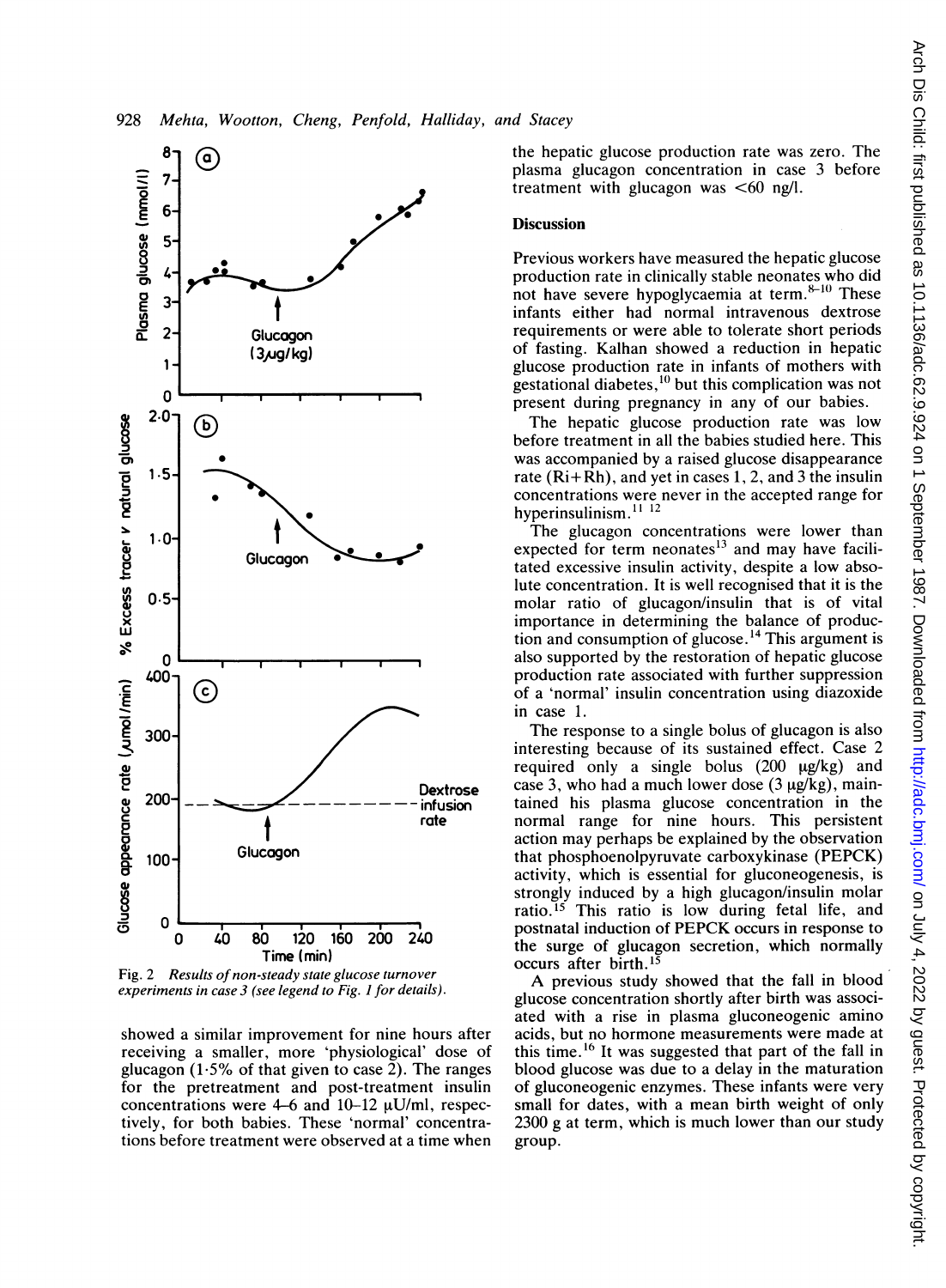One of the arguments for not using treatment with glucagon has been that it provokes insulin release, but this is a transient effect<sup>17</sup> and may not be important after treatment in the patient because the molar ratio of the two hormones still favours net glucose release from the liver. This is clearly shown in table 3 where the high plasma glucagon concentration of >2000 ng/l was still present three hours after a bolus of glucagon. It is also interesting to note that case 5, the sister of case 3 was born one year later, and also had severe hypoglycaemia at term that responded to treatment with glucagon. The plasma glucagon concentration was  $\langle 20 \rangle$  ng/l and the insulin concentration was  $4 \mu U/ml$  at a blood glucose concentration of 0 mmol/l. Both siblings tolerated prolonged fasting a few days after treatment but some familial cause for the lack of glucagon secretion cannot be ruled out in these cases. Vidnes described a case of permanent plasma glucagon deficiency that also had a familial basis,  $^{18}$ but this child came from a consanguineous marriage, which was not the case in our babies.

Case 4 had already received several boluses of dextrose in the hours before the plasma sample was collected for insulin measurement. The high insulin concentration found in this baby may have been stimulated by the sudden rise in plasma glucose concentration after each bolus. The dextrose infusion rate required to maintain euglycaemia was not excessive  $(38.8 \text{ mmol/kg/min})$ , which is particularly interesting because the baby was on phenytoin at this time to treat the convulsions that had occurred soon after birth. It is not generally realised that this drug suppresses insulin release from the beta cell of the pancreas.<sup>19 20</sup> When the phenytoin was withdrawn the dextrose requirements increased to 83 umol/kg/min. This has considerable clinical relevance because a high intravenous dextrose requirement is one of the hallmarks of excessive insulin activity. The use of phenytoin could easily mask this sign and confuse the clinical picture because hypoglycaemia might then recur as the suppressive effect

on the beta cell is lost. This seems to be the most likely explanation for the second episode of hypoglycaemia in case 4 (table 3).

This second episode was associated with a recurrence of the low glucagon concentration (60-80 ng/l) and an inappropriately high insulin concentration  $(14 \mu U/ml)$  for the prevailing blood glucose concentration of 1-6 mmol/l. On day <sup>12</sup> the baby was fasted for four hours and no hypoglycaemia occurred. The plasma glucagon concentration was then in the normal range for term neonates.

We have shown that a reduced hepatic glucose production rate can occur even when the classical diagnostic criteria for the hyperinsulinism are not present. The absolute concentration of insulin during hypoglycaemia is often used as a marker for hyperinsulinism, and it is important to realise that when high insulin concentrations are not present excessive insulin activity can still occur because of glucagon deficiency.

Abnormalities in the mechanisms that control the molar ratio of insulin to glucagon may be of greater importance than 'hyperinsulinism' per se in the pathogenesis of hypoglycaemia in those term neonates who require excessive quantities of intravenous dextrose.

The high plasma glucagon concentration after an intravenous bolus initially releases stored glucose (from hepatic glycogen) but may also have a longer term action on the induction of PEPCK, which is a key enzyme in gluconeogenesis.

Intravenous glucagon boluses may be a better initial treatment for unexpected hypoglycaemia in the term neonate because they avoid the rebound hypoglycaemia associated with boluses of dextrose or sudden termination of dextrose infusion.

## Addendum

Since the acceptance of this paper we have studied two infants in greater detail. Both infants had similar histories to our original cases and had

Table 3 Results in case 4 of plasma glucagon and insulin concentrations during treatment with glucagon

|                                        | Insulin<br>(uU/ml) | Glucagon<br>(ng/l) | Mean (range) glucose<br>(mmol/l)          |
|----------------------------------------|--------------------|--------------------|-------------------------------------------|
| Day 6                                  |                    |                    |                                           |
| Before glucagon                        | 45                 | < 60               | $3.28$ $(3.1-3.46)$ $(n=5)$               |
| One hour after glucagon                | 47.5               | >2000              | $5.23$ $(3.31-7.56)$ $(n=9)$              |
| Three hours after glucagon             | $4 - 6$            | >2000              | $3-0$ (Single sample)                     |
| Day 8                                  |                    |                    |                                           |
| During second episode of hypoglycaemia | 14                 | $60 - 80$          | 1.6 (Single sample after three hour fast) |
| Day 12                                 |                    |                    |                                           |
| After recovery                         | 13                 | 190                | 3.86 (Single sample after four hour fast) |